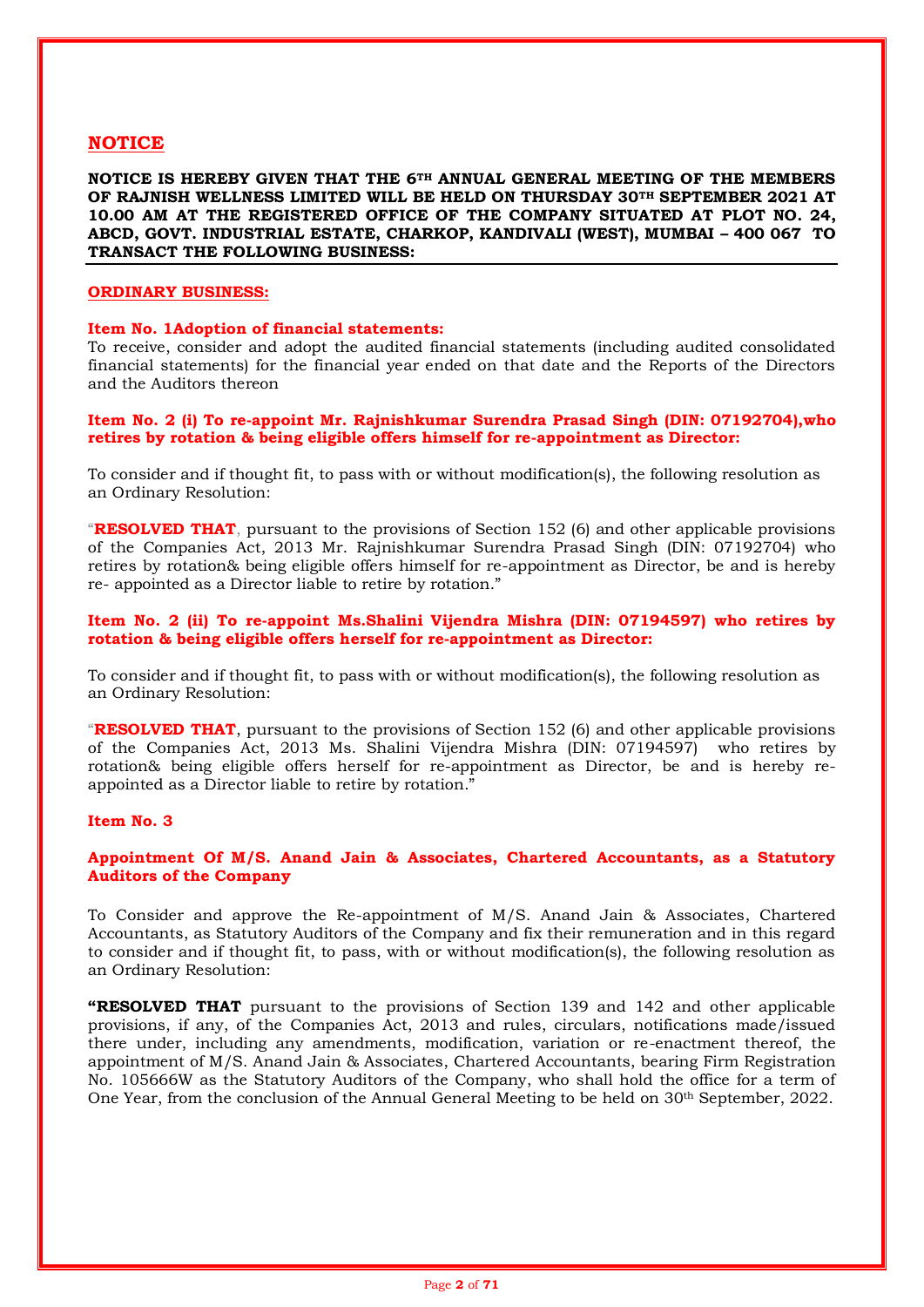**To consider and if thought fit, to pass with or without modification(s), the following resolution as an Ordinary Resolution:**

## **SPECIAL BUSINESS**:

# **Item No. 4 Regularization of Additional Director Ms.Sanjjari Sanju Kashyap(DIN: 07194597) by appointing her as Non-Executive Director**.

**"RESOLVED THAT**, in accordance with the provisions of Section 149, 150 & 152 read with Schedule IV to the Companies Act, 2013 ("the Act") and the Companies (Appointment and Qualification of Directors) Rules, 2014 (including any statutory modification(s) or re-enactment thereof for the time being in force) and Regulation17 of SEBI (Listing Obligation and Disclosure Requirements) Regulations, 2015 and based on the recommendation of the Nomination & Remuneration Committee and the approval of the Board of Directors of the Company, Ms. Sanjjari Sanju Kashyap (DIN: 07194597), who was appointed as an Additional Non-Executive Director of the Company w.e.f. 10-03-2021 in terms of Section 161(1) of the Companies Act,2013 and Article of Association of the Company and who holds office up to the date of this Annual General Meeting and in respect of whom the Company has received a notice in writing under section160 of the Act proposing his candidature for the office of the Director and declaration that he meets the criteria of the Act and who is eligible for appointment, be and hereby appointed as Non-Executive Director of the Company w.e.f. 10-03-2021."

"**RESOLVED FURTHER THAT** the Board of Directors of the Company (including its Committee thereof) and /or Company Secretary of the Company, be and are hereby authorized to do all such acts, deeds, matters and things as may be considered necessary, desirable or expedient to give effect to this resolution.

By order of the Board For Rajnish Wellness Limited  $Sd$  /-Mr. Rajnishkumar Surendra Prasad Singh Date: 07th September 2021 Chairman & Managing Director Place: Mumbai DIN 07192704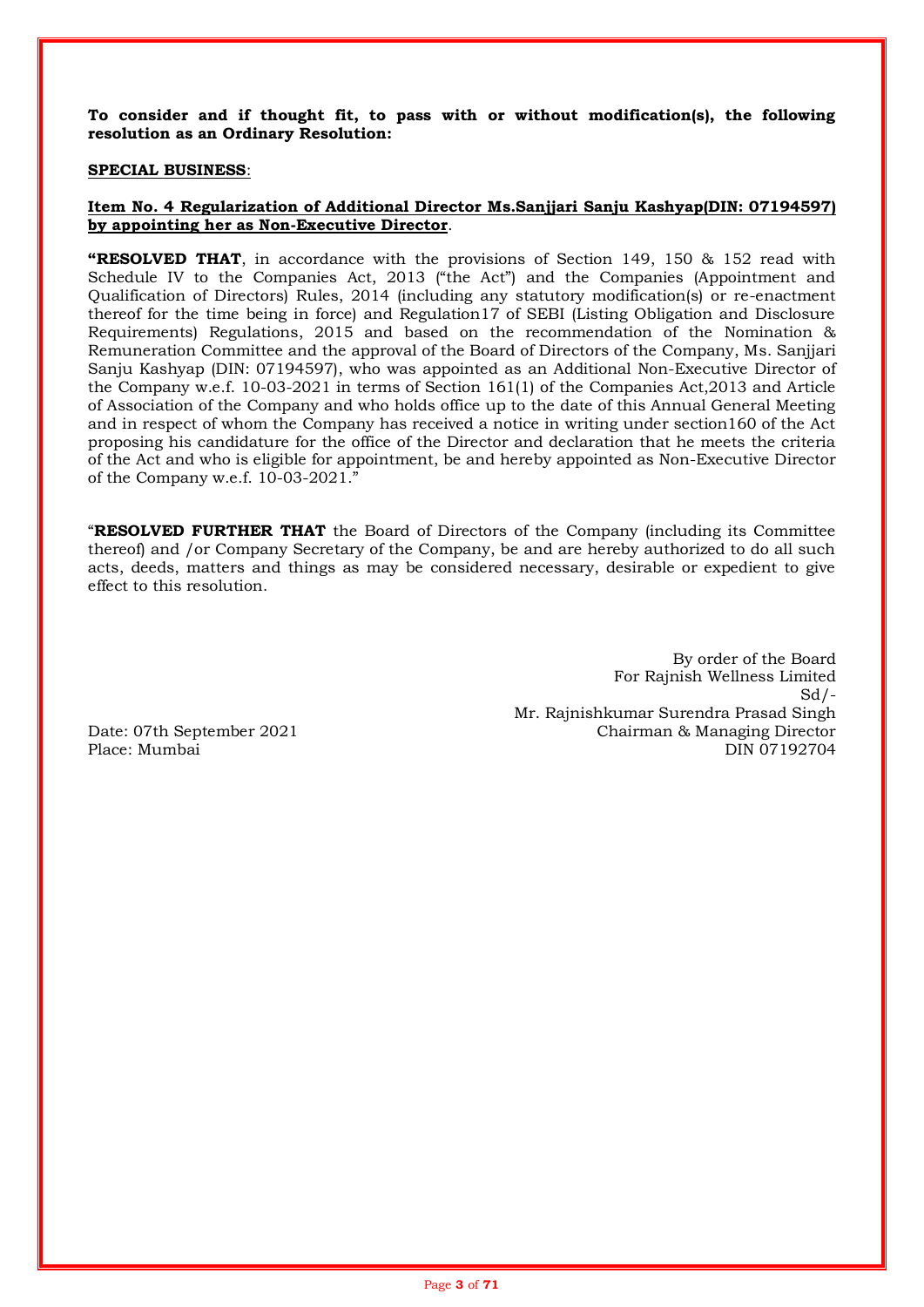# **NOTES: -**

1. A shareholder entitled to attend and vote at the Annual General Meeting (AGM) is entitled to appoint a proxy to attend and vote on poll on behalf of him and the proxy need not be a member of the Company. The instrument of proxy in order to be effective, must be deposited at the Corporate Office of the Company, duly completed and signed, not less than 48 hours before the commencement of meeting. A person can act as proxy on behalf of shareholders not exceeding fifty (50) in number and holding in aggregate not more than 10% of the total share capital of the company.

2. Corporate shareholders intending to send their authorized representatives to attend the AGM are requested to send a certified copy of the board resolution authorizing their representative to attend and vote on their behalf at the AGM.

3. During the period beginning 24 hours before the time fixed for the commencement of the meeting and ending with the conclusion of the meeting, a member would be entitled to inspect the proxies lodged with the Company, at any time during the business hours of the Company, provided that not less than three days of notice in writing is given to the Company.

4. The register of directors and key managerial personnel and their shareholding maintained under Section 170 of the Companies Act, 2013, and the register of contracts or arrangements in which directors are interested, maintained under Section 189 of the Companies Act, 2013, will be available for inspection by the members at the AGM.

In terms of the provisions of section 152 of the Companies Act, 2013, Mr. Rajnishkumar Surendra Prasad Singh, Managing Director & Ms. Shalini Vijendra Mishra Wholetime Director retires by rotation & being eligible offers herself for re-appointment as Director at the AGM. Nomination and Remuneration Committee and the Board of Directors of the Company recommend their reappointment. Details of the Directors retiring by rotation/ seeking re-appointment at the ensuing meeting are provided in the Notice.

5. The cutoff date for dispatch of Annual Reports to shareholders is **08th September 2021**.

6. The Register of Members and the Share Transfer Books of the Company will remain closed from, **Friday, 24th September 2021** to **Thursday, 30th September 2021** (both days inclusive). For the purpose of Annual General Meeting for the financial year ended 31st March 2021.

7. Notice of the AGM along with the Annual Report 2020-2021 is also being sent through electronic mode to those Members whose email address is registered with the Company/ Depositories. Members may note that the Notice and Annual Report 2020-2021 will also be available on the Company's website www.rajnishwellness.com website of the Stock Exchange, i.e. on BSE – BSE Limited at www.bseindia.com. For receiving all communication (including Annual Report) from the Company electronically members are requested to register/update their email addresses with the relevant Depository Participant.

8. Shareholders/proxies are requested to bring their copies of the Annual Report to the AGM and the attendance slip duly filled in for attending the AGM.

9. Shareholders are requested to intimate, immediately, any change in their address or bank mandates to their depository participants with whom they are maintaining their demat accounts.

10. SEBI has mandated the submission of Permanent Account Number (PAN) by every participant in securities market. Members holding shares in electronic form are, therefore, requested to submit their PAN to their depository participants with whom they are maintaining their demat accounts.

11. Pursuant to section 72 of the Companies Act, 2013, members are entitled to make a nomination in respect of shares held by them. Members desirous of making a nomination, pursuant to the Rule 19(1) of the Companies (Share Capital and Debentures) Rules, 2014 are requested to send their requests in Form No. SH-13 to the Registrar and Transfer Agent of the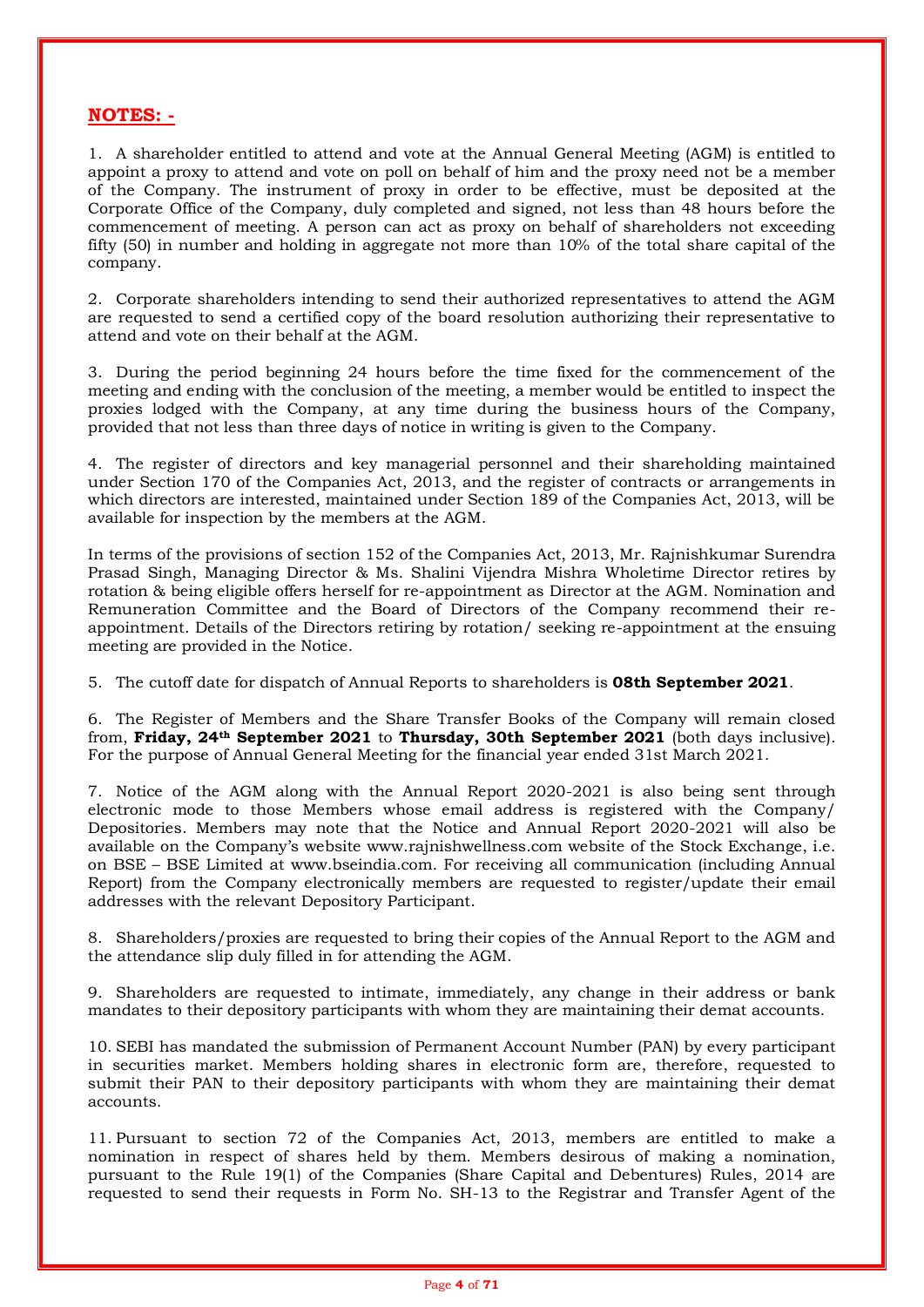Company. Further, members desirous of cancelling / varying nomination pursuant to the Rule 19(9) of the Companies (Share Capital and Debentures) Rules, 2014, are requested to send their requests in Form No. SH- 14, to the Registrar and Transfer Agent of the Company.

12. All documents referred to in the accompanying notice will be available for inspection at the corporate office of the company during business hours on all working days up to the date of declaration of the result of the 06th AGM of the Company.

13. In case of joint holders attending the AGM, the shareholder whose name appears as the first holder in the order of name appears as per the Register of Members of the Company will be entitled to vote.

14. The Route map to the venue of the AGM is published in the Annual Report.

Additional Information on Directors recommended for appointment/re-appointment as required under Regulation 36(3) of SEBI (Listing Obligations and Disclosure Requirements) Regulations, 2015.

| Name of the Director                                                                                              | Rajnishkumar Surendra<br>Prasad Singh                                                                                                          | Shalini Vijendra Mishra                        |  |
|-------------------------------------------------------------------------------------------------------------------|------------------------------------------------------------------------------------------------------------------------------------------------|------------------------------------------------|--|
| Date of Birth                                                                                                     | 16.08.1985                                                                                                                                     | 02.03.1994                                     |  |
| Date of appointment                                                                                               | 03.02.2018                                                                                                                                     | 03.02.2018                                     |  |
| Expertise in specific functional<br>area                                                                          | Experience in the field of<br>Manufacturing<br>ofAyurvedic<br>Products, dealing in e-<br>commerceindustry and in the<br>field of advertisement | Experience in the area of<br>HR and recruiting |  |
| Qualifications                                                                                                    |                                                                                                                                                | Graduate                                       |  |
|                                                                                                                   | Graduate                                                                                                                                       |                                                |  |
| Companies in<br>Other<br>which<br>Directorship is held as on March<br>31, 2021                                    | <b>NIL</b>                                                                                                                                     | Nil                                            |  |
| Chairman of Committees formed<br>by Board of Other Companies on<br>which he is a Director as on March<br>31, 2021 | Nil                                                                                                                                            | Nil                                            |  |
| Members of Committees formed by<br>Board of Other Companies on<br>which he is a Director as on March<br>31, 2021  | <b>NIL</b>                                                                                                                                     | NIL                                            |  |
| Shareholding in the Company as<br>on March 31, 2021                                                               | 32,49,755 Equity Shares                                                                                                                        | <b>NIL</b>                                     |  |

By order of the Board For Rajnish Wellness Limited  $Sd/-$ Mr. Rajnishkumar Surendra Prasad Singh Date: 07th September 2021 Chairman & Managing Director Place: Mumbai DIN 07192704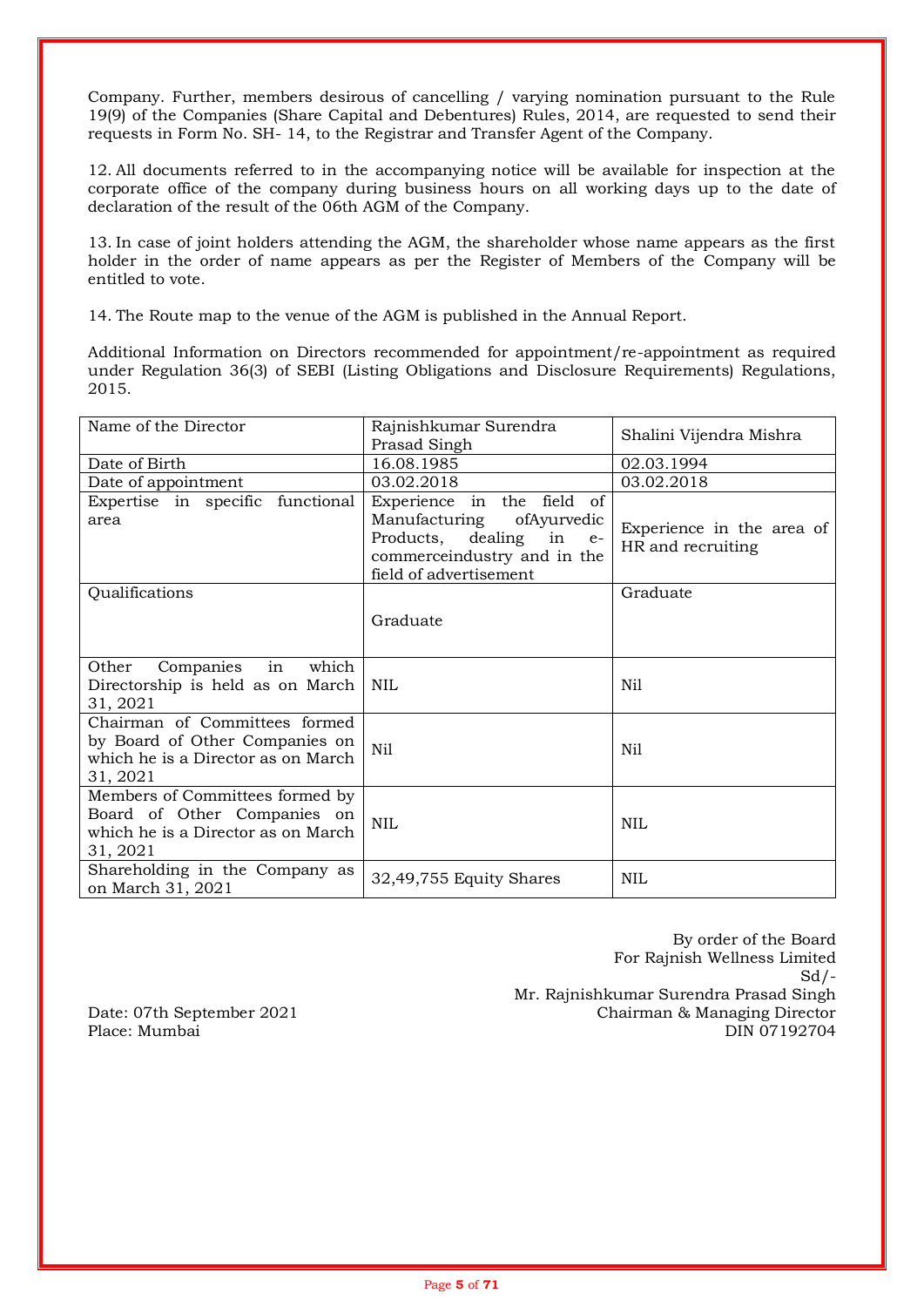# **EXPLANATORY STATEMENT PURSUANT TO SECTION 102 OF THE COMPANIES ACT, 2013:**

The following statement sets out all material facts relating to the Special Business mentioned in the accompanying Notice.

# **Item No. 4**

Ms. Sanjjari Sanju Kashyap was appointed as an Additional Non-Executive Director with effect from 10/03/2021, on the recommendation of the Nomination & Remuneration Committee and in accordance with the provisions of Section 161 of the Companies Act, 2013 read with the Articles of Association.

Pursuant to Section 161 of the Companies Act, 2013, the above director holds office up to the date of ensuring Annual General Meeting of the Company.

The Board is of the view that the appointment of Ms. Sanjjari Sanju Kashyap on the Company Board is desirable and would be beneficial to the Company and hence the Directors recommend resolution in item number 4 as Ordinary Resolution for approval of the members.

None of the Directors, Key Managerial Personnel and their relatives thereof other than Ms. Sanjjari Sanju Kashyap, or has any concern or interest, financial or otherwise in the resolution set out in item number 4 of this notice.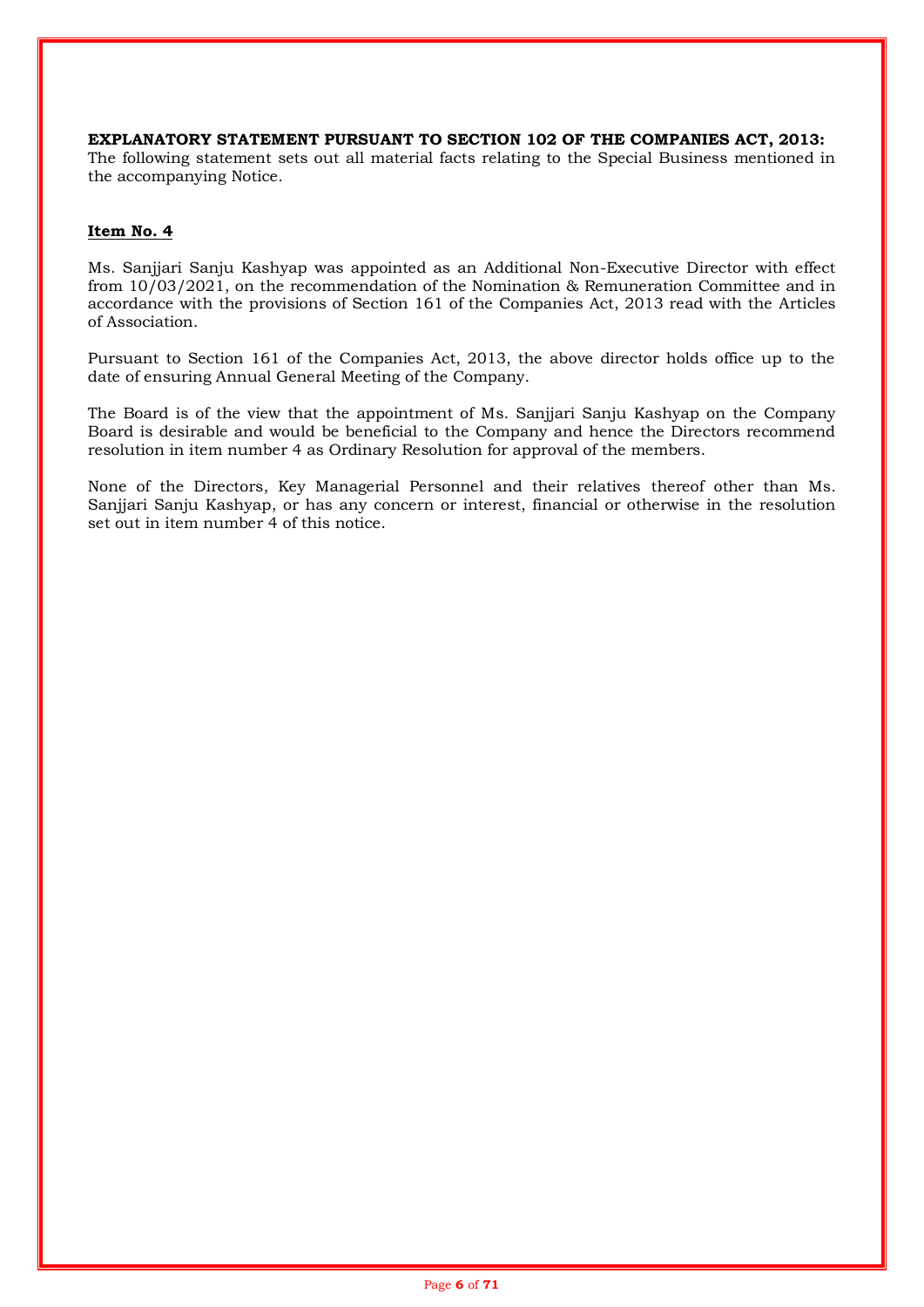# **RAJNISH WELLNESS LIMITED**

CIN:L52100MH2015PLC265526 Registered Plot No. 24, ABCD, Govt. Industrial Estate, Charkop, Kandivali (West), Mumbai – 400 067. Tel: +91-22-23065555 Website[:www.rajnieshwellness.com](http://www.rajnieshwellness.com/) Email: [info@rajnishwellness.com](mailto:info@rajnishwellness.com)

# Attendance Slip

### To be completed and handed over at the entrance of the meeting.

| Name and Address of Shareholder | Folio No. |
|---------------------------------|-----------|
| No. of Shares                   | Client ID |

I hereby record my presence at the 9th Annual General Meeting of the Company held on Thursday 30th September 2021 at 10.00 am at the registered office of the Company situated at Plot No. 24, ABCD, Govt. Industrial Estate, Charkop, Kandivali (West), Mumbai – 400 067.

Signature of the Shareholder or Proxy

\_\_\_\_\_\_\_\_\_\_\_\_\_\_\_\_\_\_\_\_\_\_\_\_\_\_\_\_\_\_\_\_\_\_\_\_\_\_\_\_\_\_\_\_\_\_\_\_\_

Note: Please fill up this attendance slip and hand it over at the entrance of the meeting hall. Members are requested to bring their copies of the Annual Report at the meeting.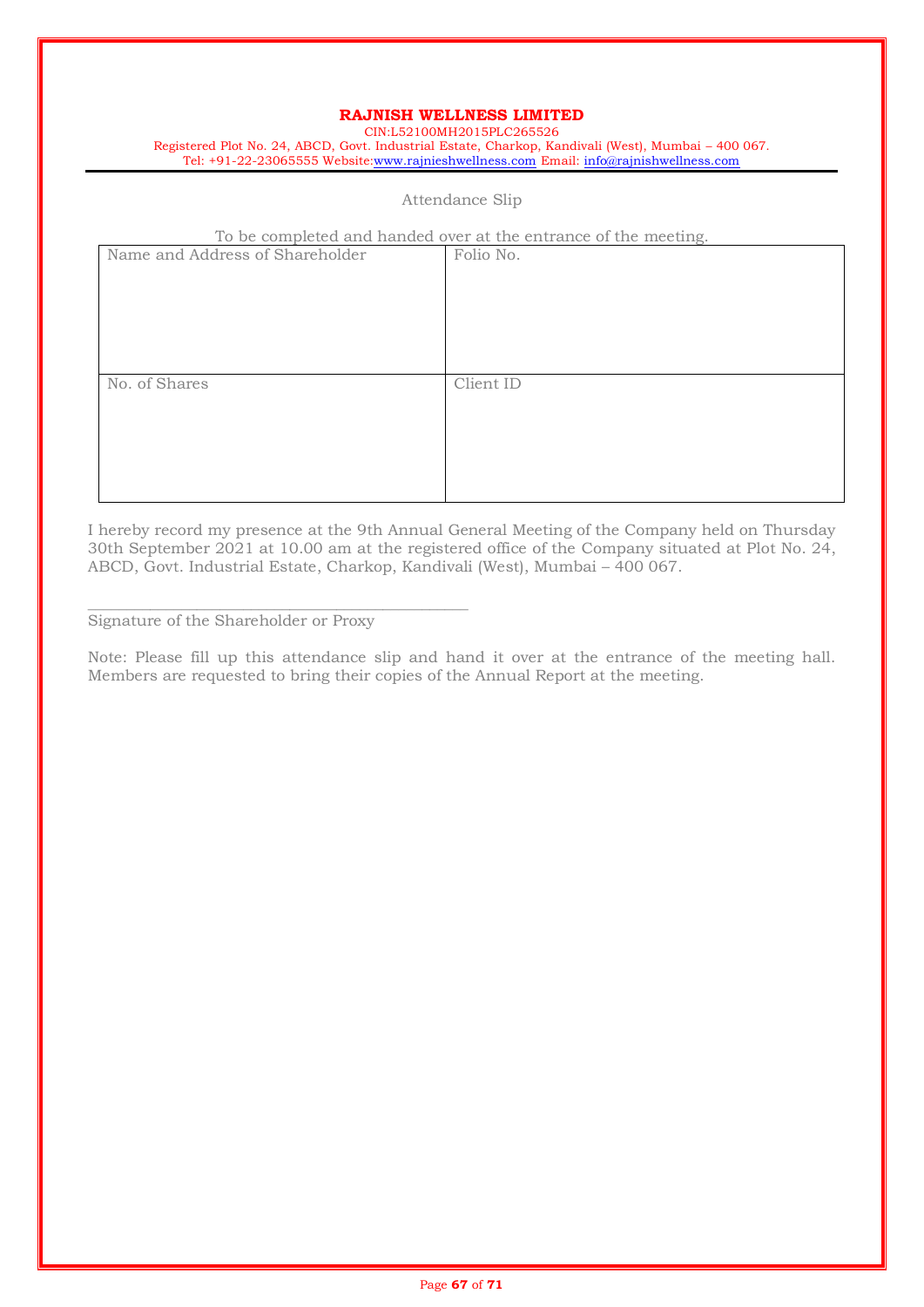### **RAJNISH WELLNESS LIMITED**

CIN:L52100MH2015PLC265526

Registered Plot No. 24, ABCD, Govt. Industrial Estate, Charkop, Kandivali (West), Mumbai – 400 067. Tel: +91-22-23065555 Website[:www.rajnieshwellness.com](http://www.rajnieshwellness.com/) Email: [info@rajnishwellness.com](mailto:info@rajnishwellness.com)

|                        | PROXY FORM                                                                                                                                                                                                                                       |
|------------------------|--------------------------------------------------------------------------------------------------------------------------------------------------------------------------------------------------------------------------------------------------|
| Name of the Member(S): |                                                                                                                                                                                                                                                  |
| Registered Address:    |                                                                                                                                                                                                                                                  |
| Email $-id$ :          |                                                                                                                                                                                                                                                  |
| Folio No. Client ID:   |                                                                                                                                                                                                                                                  |
| DP ID:                 |                                                                                                                                                                                                                                                  |
|                        | I/We being the member (s) of shares of the above-named Company hereby appoint                                                                                                                                                                    |
|                        |                                                                                                                                                                                                                                                  |
|                        |                                                                                                                                                                                                                                                  |
|                        |                                                                                                                                                                                                                                                  |
|                        | or failing him<br>Signature: the contract of the contract of the contract of the contract of the contract of the contract of the contract of the contract of the contract of the contract of the contract of the contract of the contract of the |
|                        |                                                                                                                                                                                                                                                  |
|                        |                                                                                                                                                                                                                                                  |
|                        |                                                                                                                                                                                                                                                  |
|                        | or failing him                                                                                                                                                                                                                                   |
|                        |                                                                                                                                                                                                                                                  |
|                        |                                                                                                                                                                                                                                                  |
|                        |                                                                                                                                                                                                                                                  |
|                        | or failing him                                                                                                                                                                                                                                   |

As my/our proxy to attend and vote (on a poll) for me/us and on my/our behalf at the 9th Annual General Meeting of Rajnish Wellness Limited to be held on the Thursday 30th September 2021 At 10.00 am at the registered office of the Company situated at Plot No. 24, ABCD, Govt. Industrial Estate, Charkop, Kandivali (West), Mumbai – 400 067 and at any adjournment thereof in respect of such Resolutions as are indicated below:

| Item No.          | Resolutions                                                                                                                                                        |     | Optional |  |
|-------------------|--------------------------------------------------------------------------------------------------------------------------------------------------------------------|-----|----------|--|
|                   |                                                                                                                                                                    | For | Against  |  |
| Ordinary Business |                                                                                                                                                                    |     |          |  |
|                   | Adoption of financial statements:                                                                                                                                  |     |          |  |
| 2(i)              | To re-appoint Mr. Rajnishkumar Surendra Prasad Singh (DIN: 07192704),<br>who retires by rotation & being eligible offers himself for re-appointment<br>as Director |     |          |  |
| 2(i)              | To re-appoint Ms. Shalini Vijendra Mishra (DIN: 07194597) who retires by<br>rotation & being eligible offers herself for re-appointment as Director                |     |          |  |
| 3                 | Appointment Of M/S. Anand Jain & Associates, Chartered Accountants, as<br>a Statutory Auditors of the Company                                                      |     |          |  |
| Special Business  |                                                                                                                                                                    |     |          |  |
| $\overline{4}$    | Regularization of Additional Director Ms. Sanjjari Sanju Kashyap (DIN:<br>07194597) by appointing her as Non-Executive Director                                    |     |          |  |

| Affix   |
|---------|
| Revenue |
| Stamp   |

Note:

(i)This form of proxy in order to be effective should be duly completed and deposited at the registered office of the company not less than 48 hours before the commencement of the meeting.

(ii)For the resolutions explanatory statements and notes please refer to the notice of Annual General Meeting. (iii)It is Optional to put 'X' in the appropriate column against the Resolutions indicated in the Box. If you leave the 'For' or 'Against' column blank against any or all resolution your proxy will be entitled to vote in the manner as he / she thinks appropriate.

(iv)Please complete all details including details of member(s) in the above box before submission.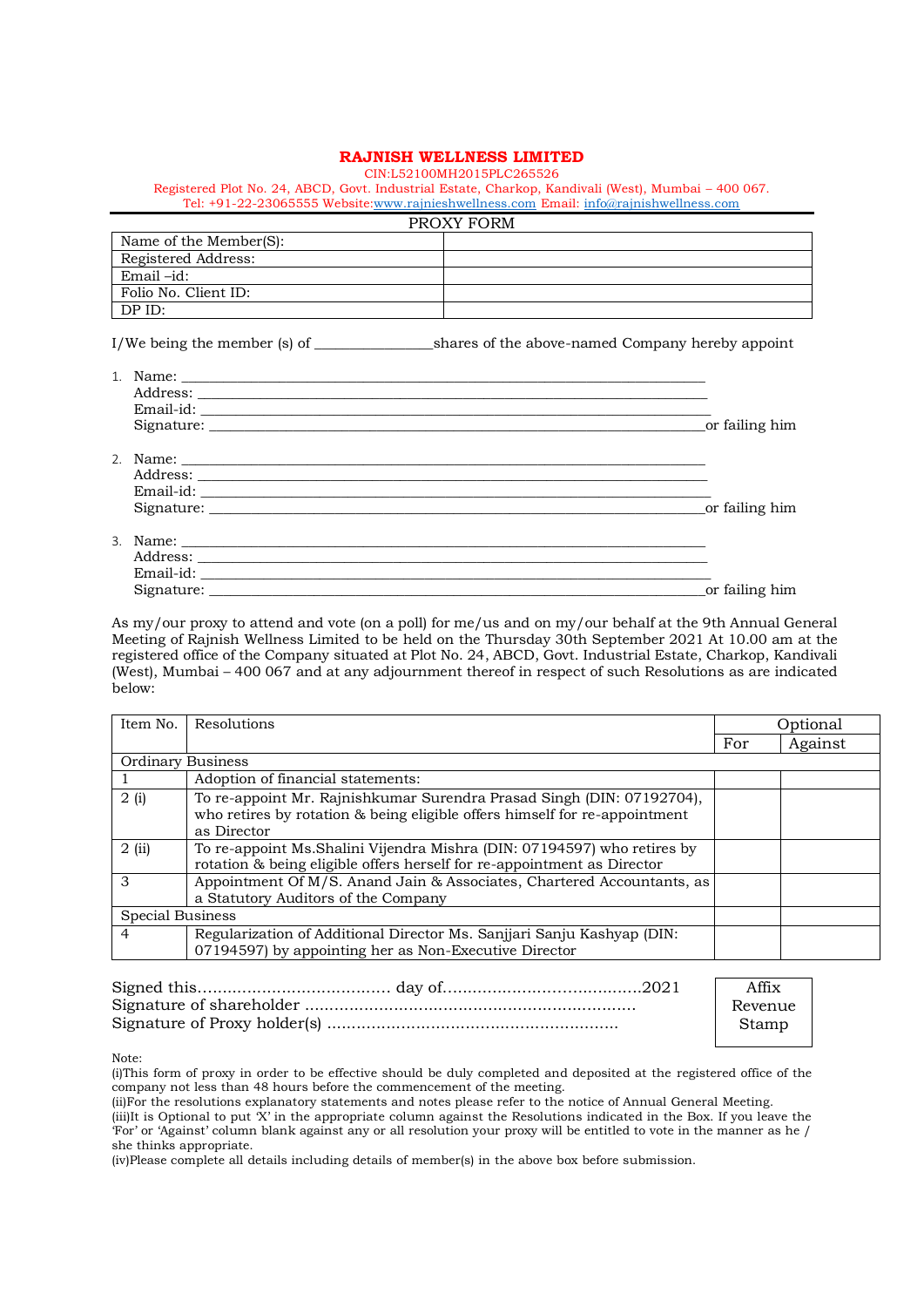### **RAJNISH WELLNESS LIMITED**

CIN:L52100MH2015PLC265526 Registered Plot No. 24, ABCD, Govt. Industrial Estate, Charkop, Kandivali (West), Mumbai – 400 067.

Tel: +91-22-23065555 Website[:www.rajnieshwellness.com](http://www.rajnieshwellness.com/) Email: [info@rajnishwellness.com](mailto:info@rajnishwellness.com)

#### Assent/ Dissent Form for Voting on AGM Resolutions

| 1. Name(s) & Registered Address of the      |  |
|---------------------------------------------|--|
| sole / first named member                   |  |
| 2. Name(s) of the Joint-Holder(s): (if any) |  |
| 3.                                          |  |
| i) Registered Folio No:                     |  |
| ii) DPID No & Client ID No. (Applicable to  |  |
| members holding shares dematerialized       |  |
| form)                                       |  |
| 4. Number of Shares(s) held                 |  |

I/ We hereby exercise my/our vote in respect of the following resolutions to be passed for the business stated in the Notice of the Annual General Meeting held on Thursday 30th September 2021 At 10.00 am at the registered office of the Company situated at Plot No. 24, ABCD, Govt. Industrial Estate, Charkop, Kandivali (West), Mumbai – 400 067 by conveying my/ our assent or dissent to the resolutions by placing tick  $(\sqrt{})$  mark in the appropriate box below:

| Item No.                 | Resolutions                                                                | Optional |         |
|--------------------------|----------------------------------------------------------------------------|----------|---------|
|                          |                                                                            | For      | Against |
| <b>Ordinary Business</b> |                                                                            |          |         |
|                          | Adoption of financial statements:                                          |          |         |
| 2(i)                     | To re-appoint Mr. Rajnishkumar Surendra Prasad Singh (DIN: 07192704),      |          |         |
|                          | who retires by rotation & being eligible offers himself for re-appointment |          |         |
|                          | as Director                                                                |          |         |
| 2(i)                     | To re-appoint Ms. Shalini Vijendra Mishra (DIN: 07194597) who retires by   |          |         |
|                          | rotation & being eligible offers herself for re-appointment as Director    |          |         |
| 3                        | Appointment Of M/S. Anand Jain & Associates, Chartered Accountants, as     |          |         |
|                          | a Statutory Auditors of the Company                                        |          |         |
| <b>Special Business</b>  |                                                                            |          |         |
| 4                        | Regularization of Additional Director Ms. Sanjjari Sanju Kashyap (DIN:     |          |         |
|                          | 07194597) by appointing her as Non-Executive Director                      |          |         |

# Place

#### Date Signature of the Shareholder Authorized Representative

#### **Notes:**

i) Last date for receipt of Assent/ Dissent Form is 29th September 2021 (5.00 pm IST)

ii) Please read the instructions printed overleaf carefully before exercising your vote.

### **Instructions for voting physically on Assent / Dissent Form**:

1. A member desiring to exercise vote by Assent/Dissent should complete this Form (no other form or photocopy thereof is permitted) and send it to the Scrutinizer at their cost to reach the Scrutinizer at the registered office of the Company on or before the close of working hours i.e. 5.00 pm on 29<sup>th</sup> September 2021. All Forms received after this date will be strictly treated as if the reply from such Member has not been received.

2. This Form should be completed and signed by the Shareholder (as per the specimen signature registered with the Company/ Depository Participants). In case of joint holding this Form should be completed and signed by the first named Share holder and in his absence by the next named Shareholder.

3. In respect of shares held by corporate and institutional shareholders (companies trusts societies etc.) the completed Assent/ Dissent Form should be accompanied by a certified copy of the relevant Board Resolution/ appropriate authorization with the specimen signature(s) of the authorized signatory (ies) duly attested.

4. The consent must be accorded by recording the assent in the column "FOR" or dissent in the column "AGAINST" by placing a tick mark  $(\sqrt{})$  in the appropriate column in the Form. The assent or dissent received in any other form shall not be considered valid.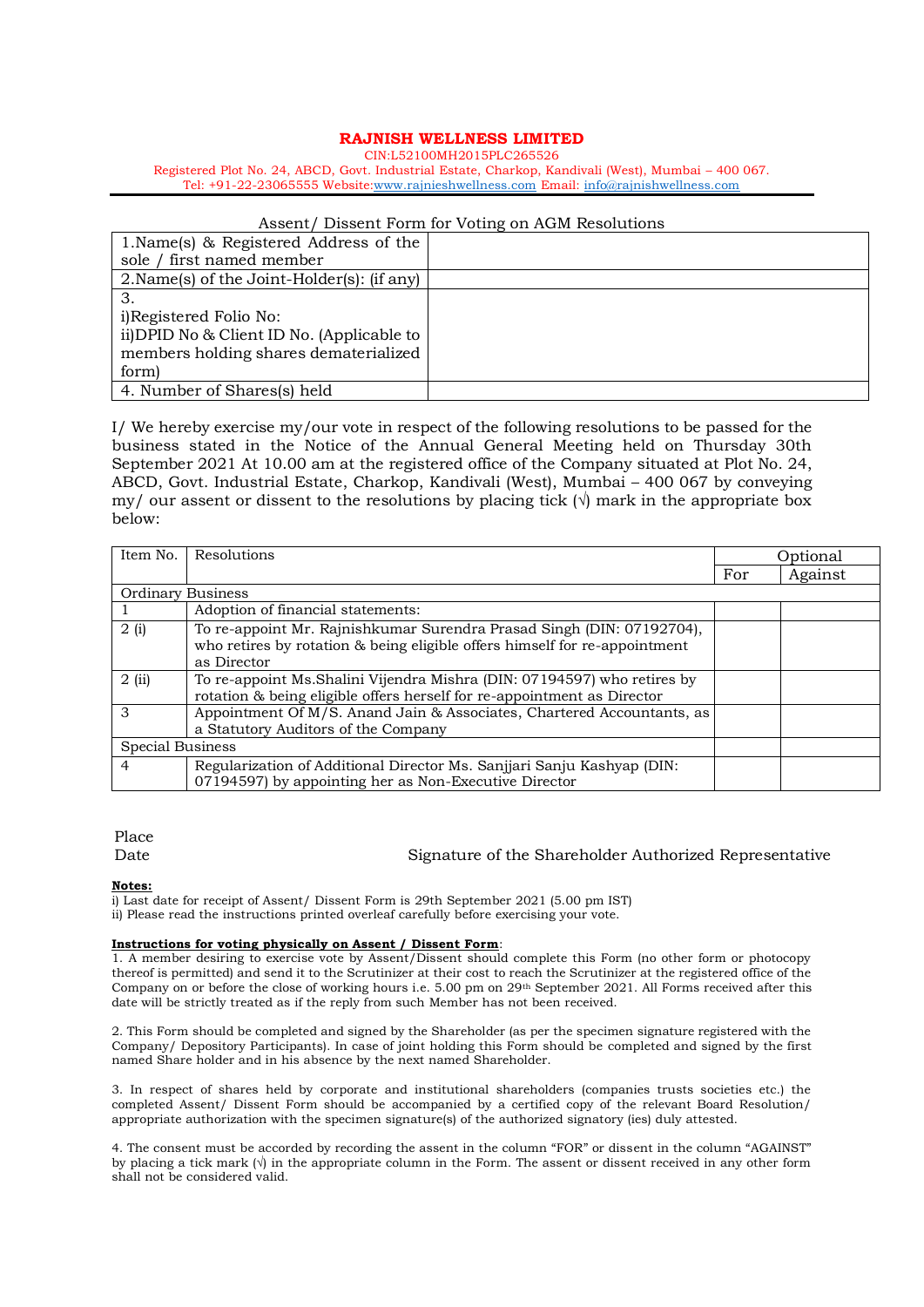5. Members are requested to fill the Form in indelible ink and avoid filling it by using erasable writing medium(s) like pencil.

6. There will be one Assent/ Dissent Form for every folio / Client id irrespective of the number of joint holders.

7. A member may request for a duplicate Assent/ Dissent Form if so required and the same duly completed should reach the Scrutinizer not later than the specified under instruction No.1 above.

8. Members are requested not to send any other paper along with the Assent / Dissent Form. They are also requested not to write anything in the Assent/ Dissent form except giving their assent or dissent and putting their signature. If any such other paper is sent the same will be destroyed by the Scrutinizer.

9. The Scrutinizers decision on the validity of the Assent/ Dissent Form will be final and binding. Incomplete unsigned or incorrectly ticked Assent/ Dissent Forms will be rejected.